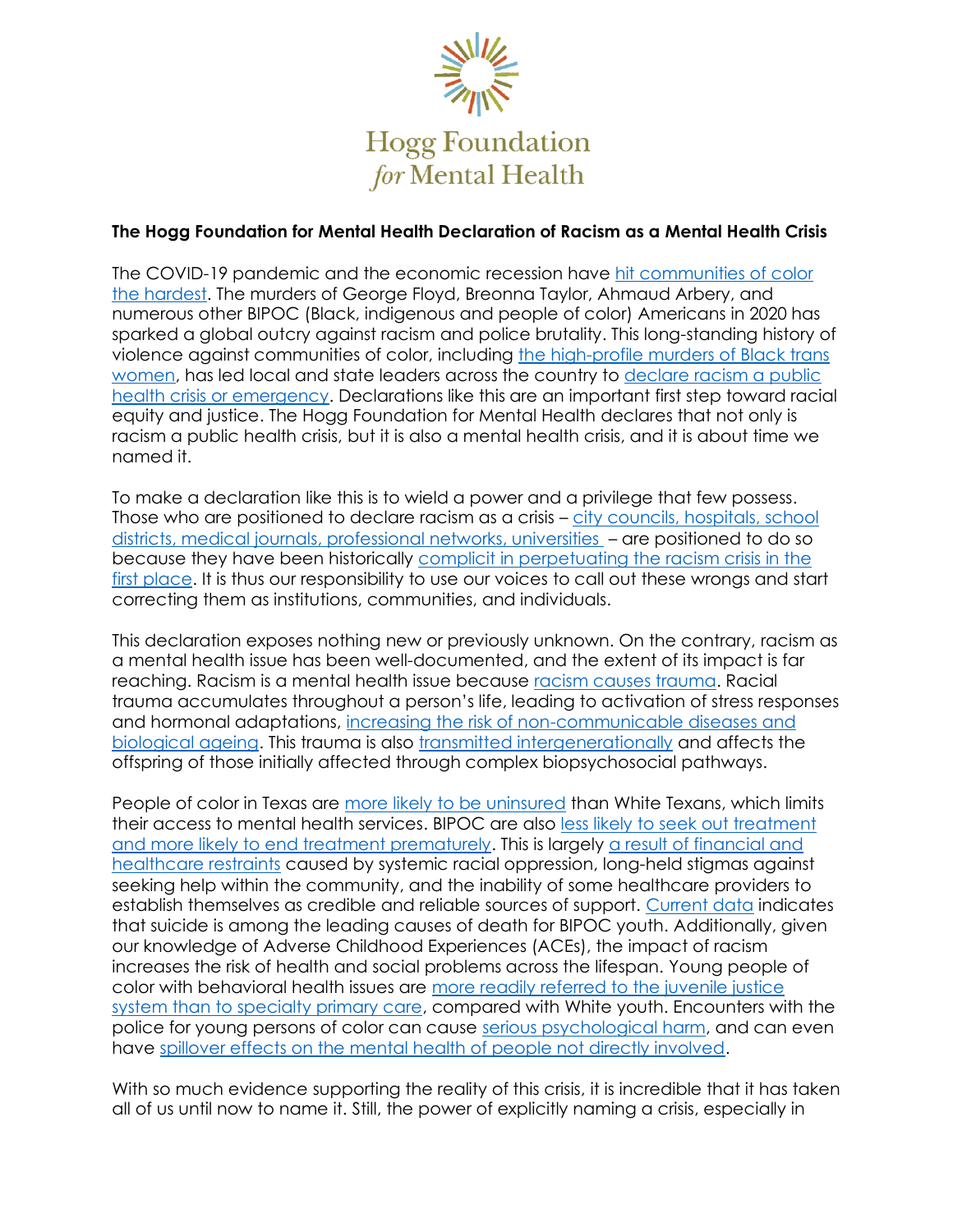public health literature, should not be understated. It lays a foundation for [future](https://pubmed.ncbi.nlm.nih.gov/29614234/)  [researchers studying](https://pubmed.ncbi.nlm.nih.gov/29614234/) inequities, and it validates the threat racism poses to society by equating it with [other threats to public health and mental health,](https://www.apha.org/topics-and-issues) like the opioid crisis, foodborne outbreaks, and the COVID-19 pandemic. As a mental health community, we must do more than name these threats in silos – we must act to dismantle the systems that perpetuate these crises and rebuild our systems of care in ways that seek to undo historic injustices and inequities. Here are some key first steps:

- The establishment of an Office of Health Equity, within the Texas Health and Human Services Commission, would be an initial step towards addressing mental health and racial disparities in Texas.
- The Hogg Foundation will use this declaration of racism to guide our mental health policy priorities going forward, which will identify ways to undo the institutional racism embedded into existing policy structures. We encourage those who co-sign this letter to follow suit.
- By more effectively [addressing mental health in schools,](https://hogg.utexas.edu/mental-health-in-schools) we can close off the "school-to-prison pipeline" that is a significant driver of racial disparities.
- We should be looking to incorporate mental health supports in all of the places where BIPOC live, learn, work, play and pray—these include coffee shops, barbershops, gyms, parks, schools, places of worship, and workplaces.
- Behavioral health professionals should take it upon themselves to learn about [historical and cultural trauma a](https://hogg.utexas.edu/historical-and-cultural-trauma)nd the impact legacies of oppression have on the present-day mental health of BIPOC.

Someday, the pandemic and the recession will be over. When will we be able to declare the same about the racism crisis, and its threat to mental health? It is our responsibility to envision this future and work towards it – a future in which all people can thrive in communities that support mental health and well-being.

Regards,

Octavio N. Martinez, Jr., M.D., M.P.H. Executive Director, Hogg Foundation for Mental Health

Co-signed,

Academicians for Equity Achor Counseling & Associates Activate Care ADJ10CONSULTANT Alliance for Greater Works Amaryah Journey Amma Empowerment Services Art Spark Texas ASHwell Asian American Health Coalition Austin Asian Community Health Initiative Austin Child Guidance Center Austin Clubhouse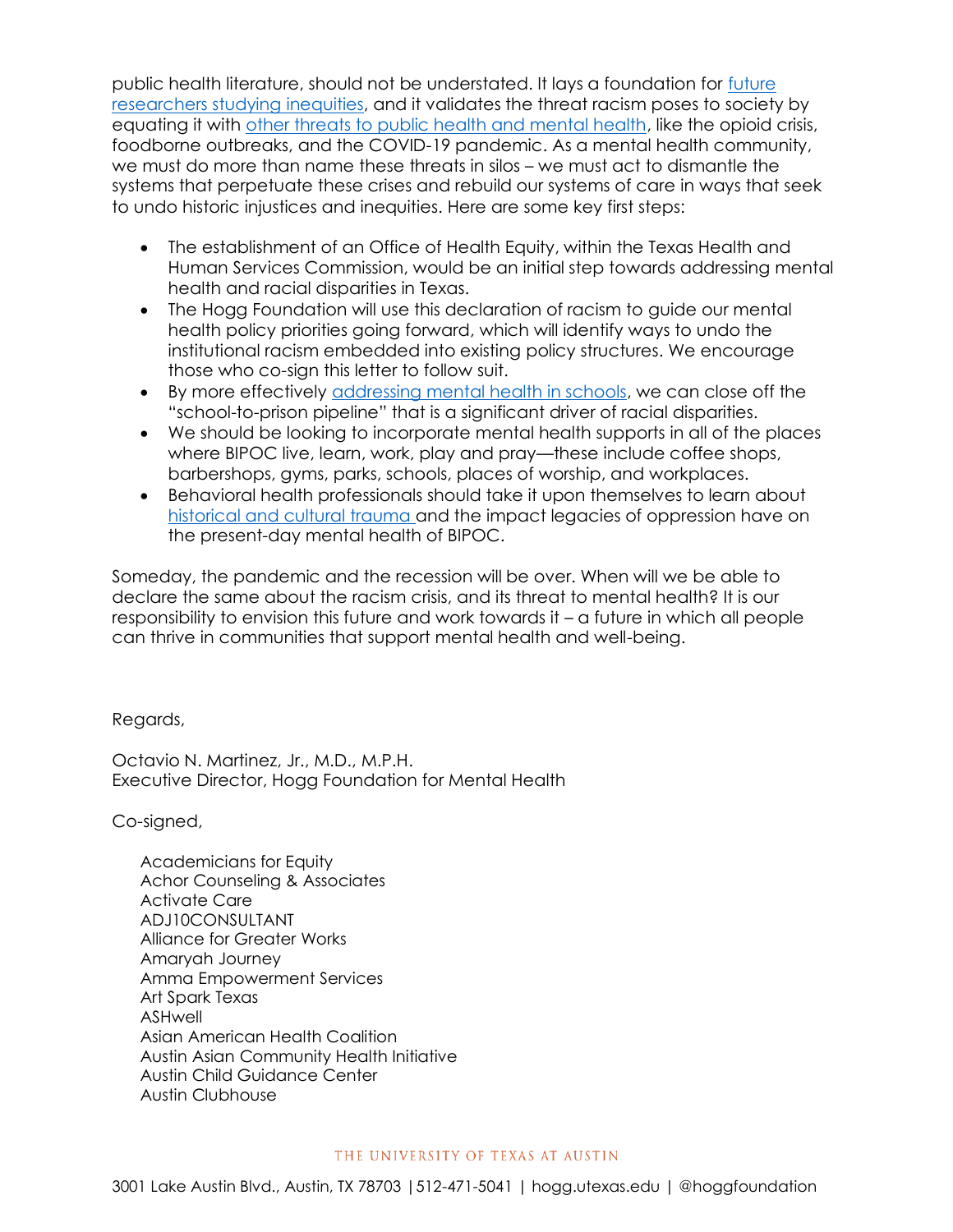Austin Professional Counseling Austin Texas Musicians Austin Trauma Therapy Center Authenticity Movement Bastrop County Cares Batton, Counseling, Consulting and Wellness, LLC Be Well Victoria Bexar County AIM Peer Mediation Program Black Family Business, LLC Brazos Valley Psychological Association (BVPA) Breakwater Light Building Community Capacity, LLC Building Promise USA Center for Violence Prevention, University of Texas Medical Branch CentrePath Counseling, PLLC Centro de Mi Salud, LLC Choices Interlinking Alliance Christi Center Clarity Child Guidance Center Clear Language Group Clover Educational Consulting Group Coalition of Texans with Disabilities (CTD) College of Pharmacy, The University of Texas at Austin Combined Arms Community Advocate Consult Us Now Contigo Wellness Council of Families for Children Crisis Intervention of Houston, Inc. DEI Consultants, LLC Dr. Calvin Kelly & Associates Dripping Springs Therapy Emotional CPR Empower Fort Worth Equal Rights for Persons with Disabilities International, Inc Excellence and Advancement Foundation Family Houston Family Learning Solutions, Inc. Family Service Center of Galveston County Family Service of El Paso Fanfare! Lutheran Music Academy Festival of Arts & Culture-USA Hakomi Institute Southwest Heart of Courage Hearts2Heal Hesed House of Wharton Hill Country Parenting Hope & Wellness Rising HOPE Houston Organization of Public Employees HUG ME Ink Human Service Collaborative Humble Beginnings Indieflix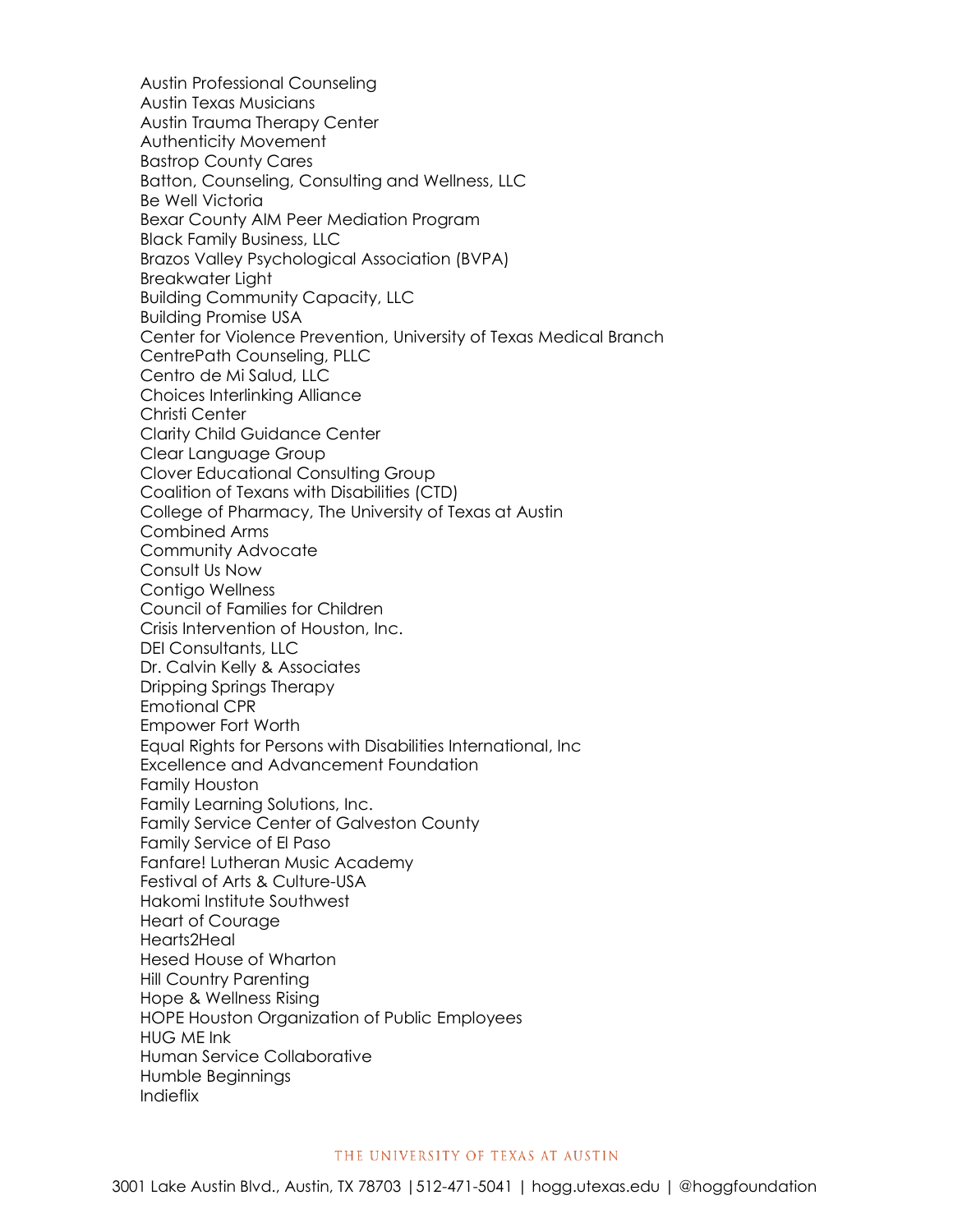InnerAlly Inc Inner Explorer Institute for Psychological Services Institute of Chicana/o Psychology ISHIDA Dance Company J. Henderson Education Services Kingdom Counseling Services Lane County Mental Health Leadership ISD LifeworkClarity Career Counseling Longevity Wellness Group INC Lynfro Consulting, LLC McCabe Roberts UMC Meadowcrest Books Mental Health America of Greater Dallas Mental Health Match Mental Health Peer Services of Greater Fort Worth Mia Roldan Austin Therapy PLLC **MindLinx** Momentum Behavioral Health Concepts Mufasa's Pride Rites of Passage Multicultural Recovery Center Inc NAMI Central Texas National Alliance on Mental Illness (NAMI) Texas National Association for Rural Mental Health National Association of County Behavioral Health and Developmental Disability Directors National Association of Social Workers - Texas Chapter National Council for Behavioral Health National Latino Behavioral Health Association National Network of Intercessory Pray-ers New Hope Housing, Inc. New Mount Rose Missionary Baptist Church Nia Cultural Center Ola Wellness Olive Branch - Muslim Family Services OneSeventeen Media, PBC Pam C. Lyons, PLLC Prelude Clubhouse Presence Wellness Prevention Institute Project GRAD Houston Project MALES/Texas Education Consortium at The University of Texas at Austin Prosumers International Psychiatric Advanced Practice Nurses of Austin (PAPNA) Pyramid Consulation Services Quality Systems Consulting Real Urban Counselors RecoveryPeople Religious Sisters of Mercy Samaritan Center for Counseling and Pastoral Care, Inc. San Antonio Clubhouse Satcher Health Leadership Institute Serendipity Alliance Healthcare Consultants